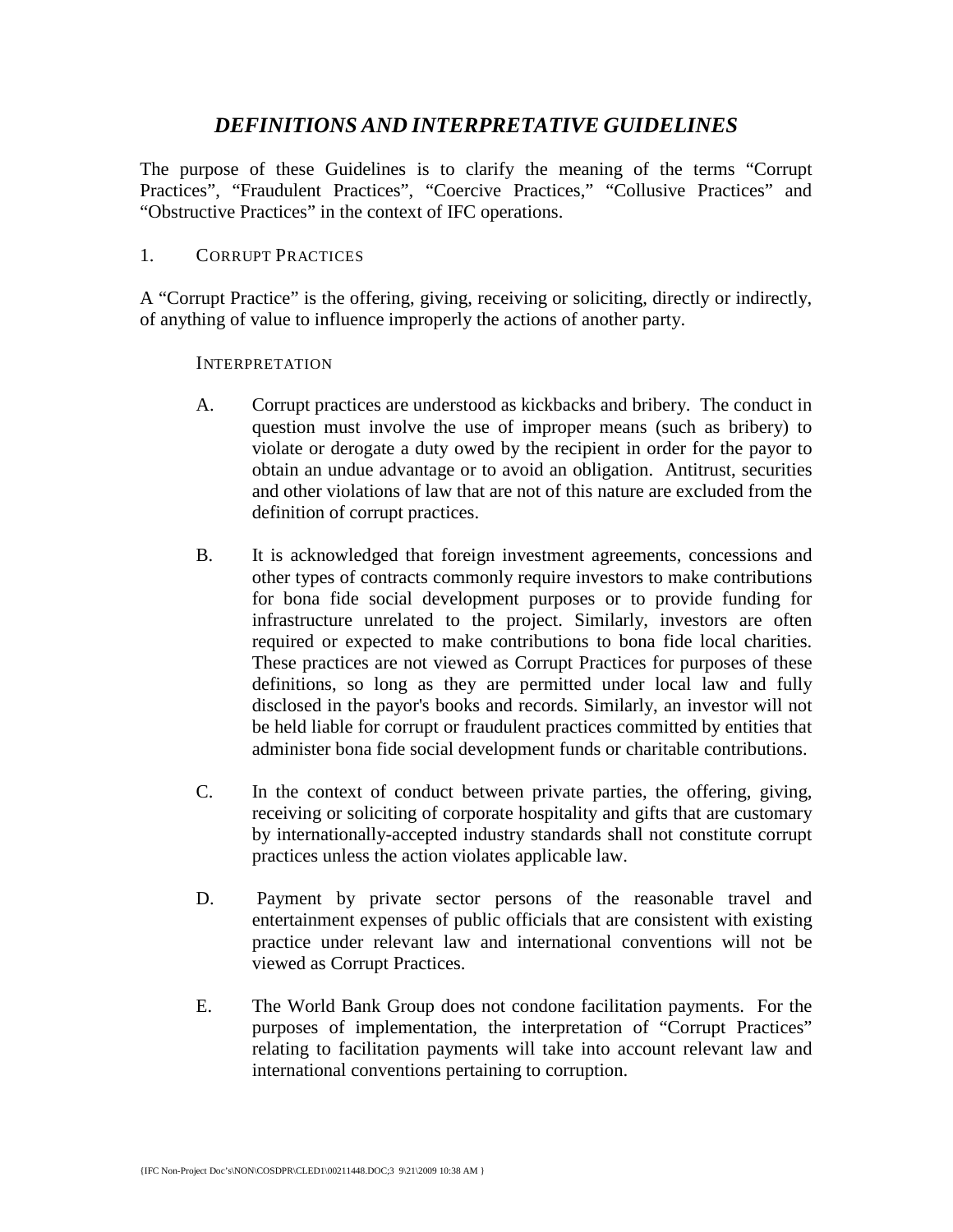# 2. FRAUDULENT PRACTICES

A "Fraudulent Practice" is any act or omission, including misrepresentation, that knowingly or recklessly misleads, or attempts to mislead, a party to obtain a financial or other benefit or to avoid an obligation.

### INTERPRETATION

- A. An action, omission, or misrepresentation will be regarded as made recklessly if it is made with reckless indifference as to whether it is true or false. Mere inaccuracy in such information, committed through simple negligence, is not enough to constitute a "Fraudulent Practice" for purposes of World Bank Group sanctions.
- B. Fraudulent Practices are intended to cover actions or omissions that are directed to or against a World Bank Group entity. It also covers Fraudulent Practices directed to or against a World Bank Group member country in connection with the award or implementation of a government contract or concession in a project financed by the World Bank Group. Frauds on other third parties are not condoned but are not specifically sanctioned in IFC, MIGA, or PRG operations. Similarly, other illegal behavior is not condoned, but will not be sanctioned as a Fraudulent Practice under the World Bank sanctions program as applicable to IFC, MIGA and PRG operations.

## 3. COERCIVE PRACTICES

A "Coercive Practice" is impairing or harming, or threatening to impair or harm, directly or indirectly, any party or the property of the party to influence improperly the actions of a party.

#### INTERPRETATION

- A. Coercive Practices are actions undertaken for the purpose of bid rigging or in connection with public procurement or government contracting or in furtherance of a Corrupt Practice or a Fraudulent Practice.
- B. Coercive Practices are threatened or actual illegal actions such as personal injury or abduction, damage to property, or injury to legally recognizable interests, in order to obtain an undue advantage or to avoid an obligation. It is not intended to cover hard bargaining, the exercise of legal or contractual remedies or litigation.

### 4. COLLUSIVE PRACTICES